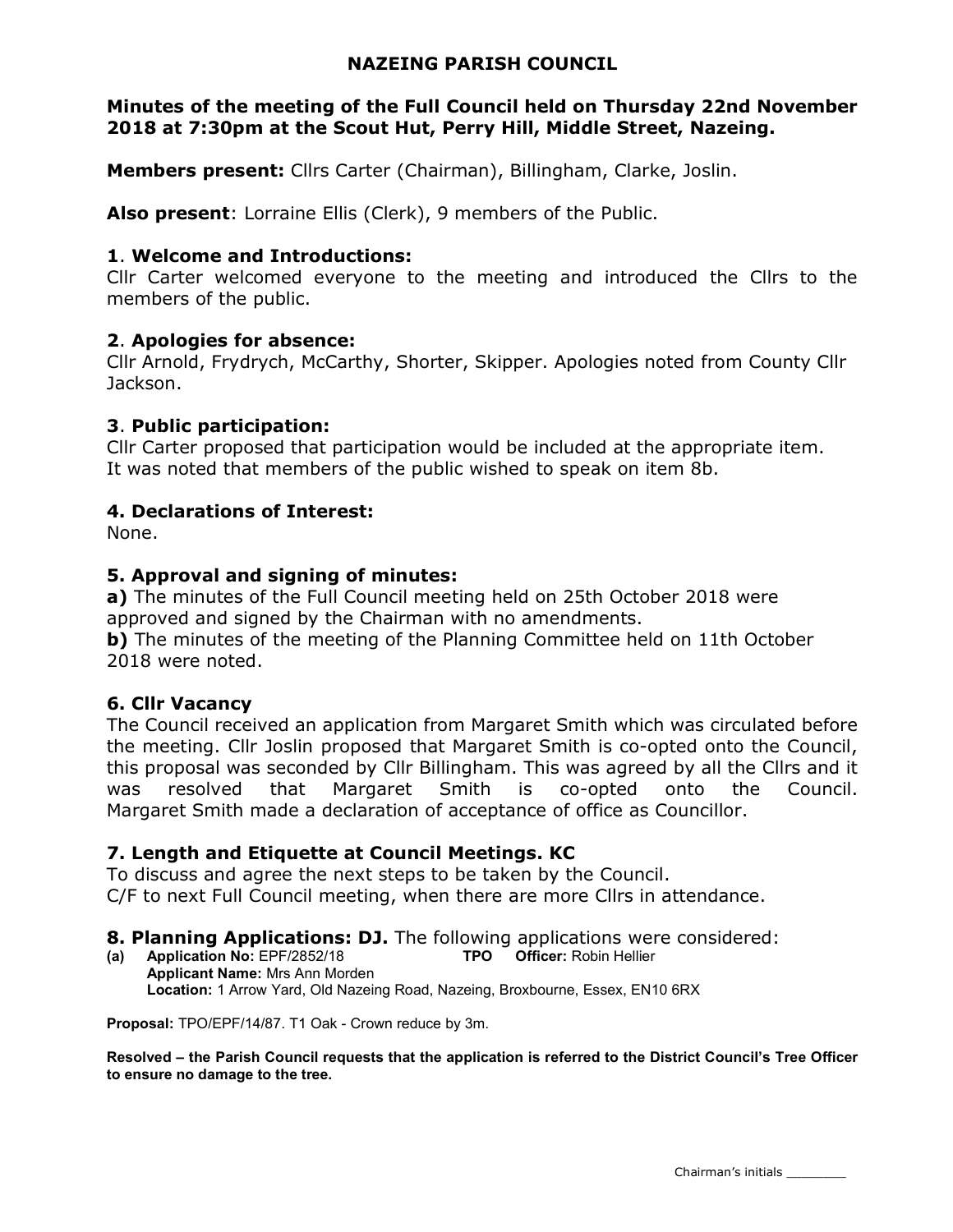(b) Application No: EPF/2889/18 COU Officer: Sukhdeep Jhooti Applicant Name: Oak Porch House Location: Oak Porch House, 5 Western Road, Nazeing, Waltham Abbey, EN9 2QN

Proposal: Change of use from residential (class C3) to a residential family resource service (class C2).

It was noted that two letters of objection have been received from residents.

The applicants spoke about the new organisation and providing a service. It is proposed as a mother and baby unit, for families where the child/ren are subject to Care Proceedings and a parenting assessment has been ordered by the Court. Staff at the unit would support parents in developing the necessary skills to care for and keep their child safe.

There was some discussion regarding number of occupants, there could be up to 12 parents plus children (if all six bedrooms were occupied) with four staff (maximum number of staff, supporting six families). The total number of occupiers could be 22 or more.

A resident suggested it would be over-crowding in the house.

A resident (a close neighbour to the property) then spoke about her concerns with the planning application, which were

- Concern for her own family, safeguarding and well-being as she has three children
- Concern following some research she has undertaken, the results of which indicate that parents requiring this service had other problems
- Concern that the company is opening another unit when the first one has only been operating for 20 months and there does not appear to be an Ofsted report
- Concern with traffic using this route as a cut through, along with increased parking issues.

Another neighbouring resident then spoke. She agrees with the safeguarding issues and is concerned with overcrowding in the property. She does not agree that there are good public transport links and is concerned with more on street parking and affecting the street scene view.

It was also observed that 12 weeks is not sufficient time to provide parenting skills.

The Cllrs then discussed the application, points noted

- Some parents do have problems and need help
- Concern with parking in the area
- It appears that the house was purchased without planning permission for any change of use
- A Planning Officer has advised that it could be turned into bed sits or rented, without planning permission being required
- Class C2 covers a wide range of potential uses for example residential care homes, hospitals and nursing homes.

Cllr Billingham proposed that the Council object to the planning application, as the class C2 leaves it open to further development, there would be parking issues and concern with traffic issues. In addition, concerned with effect on the neighbouring properties and that it is an extensive development. Cllr Clarke seconded the proposal.

#### Resolved – object to the application for the following reasons

- i) Class C2 covers a wide range of potential uses for example residential care homes, hospitals and nursing homes which is not acceptable to the Council
- ii) With potentially 22 people in residence / employed at the dwelling, there would be parking issues and over-crowding
- iii) Concern with traffic issues, as the property is on a corner of a cut through (people avoiding the traffic lights at the Nazeing Crossroads)
- iv) Concern with effect on the neighbouring properties
- v) Concern that it is an extensive development in a residential area which could result in difficulties occurring.
- (c) Application No: EPF/2833/18 Officer: Corey Isolda Applicant Name: Mr Vince Lanza Location: Lake Road Nursery, Lake Road, Nazeing, Waltham Abbey, Essex, EN9 2NP

Proposal: Warehouse for storing plants and chemicals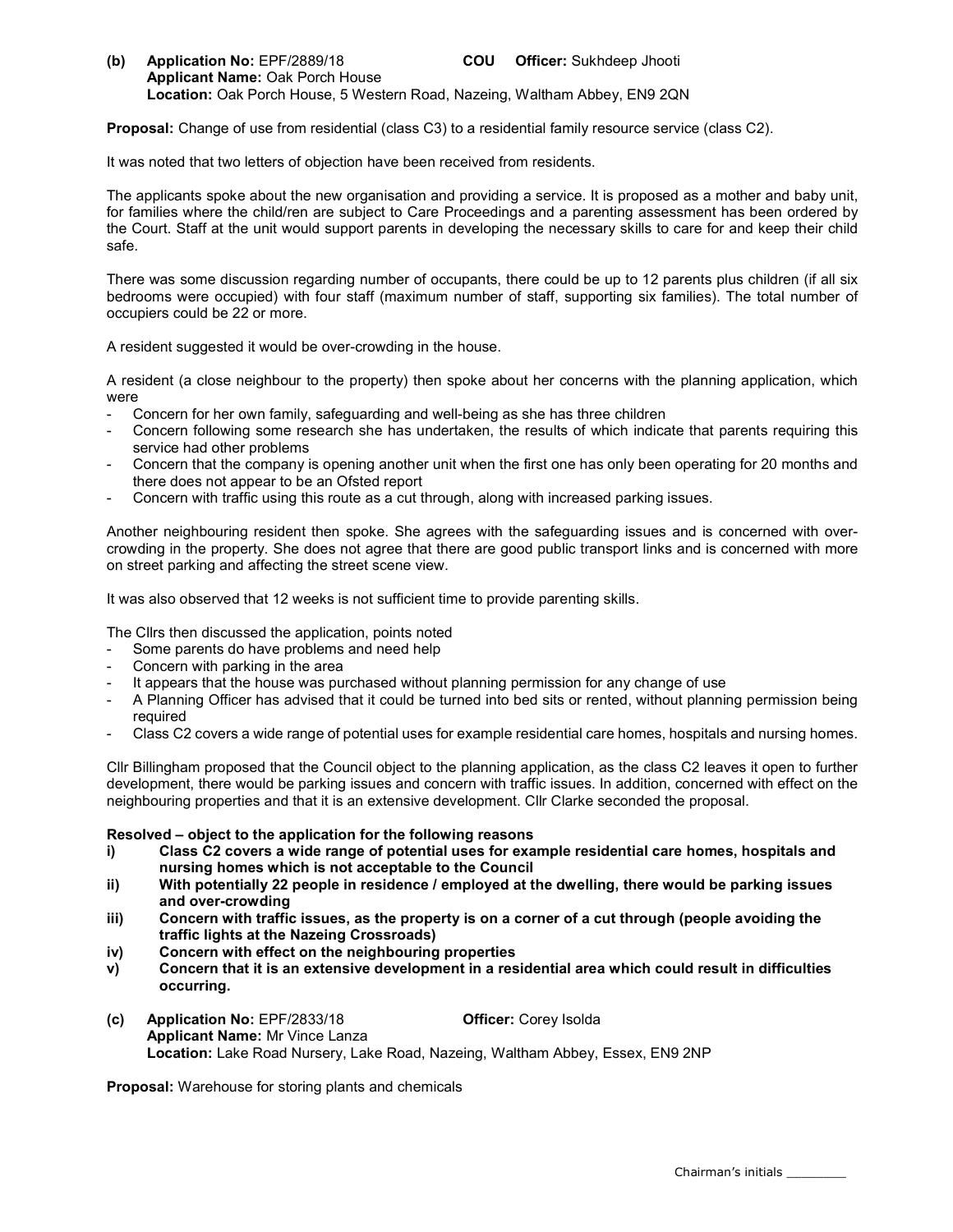Resolved – object to the application as it is inappropriate development in the Green Belt, contrary to local policy GB2A (Development in the Green Belt). As it is proposed that the warehouse would be built on a glasshouse site, it also contradicts policy E13C (Prevention of the dereliction of new glasshouse sites). It was noted that no details were included on the planning application about the proposed chemicals and there is concern with potentially hazardous chemicals being stored in the proposed warehouse. If permission is granted, it be subject to a condition that the warehouse may not be used as a dwelling or for residential purposes.

(d) Application No: EPF/2900/18 Officer: Alastair Prince Applicant Name: Mr Laurence Hamilton Location: 15 Pound Close, Nazeing, Waltham Abbey, EN9 2HR

Proposal: Two storey side extension (renewal of EPF/2521/07).

#### Resolved – no objection.

(e) Application No: EPF/2919/18 Officer: Steve Andrews Applicant Name: Mr & Mrs L Fox Location: Broadwaters, Riverside Avenue, Nazeing, Waltham Abbey, EN10 6RD

Proposal: Proposed first floor rear extension incorporating a balcony and a single storey front extension.

#### Resolved – no objection.

This is provided for information only, EFDC do not normally accept comments on this application.

(f) Application No: EPF/3038/18 PDE Officer: Jill Shingler Applicant Name: Miss Mary Regan Location: 69 Shooters Drive, Nazeing, EN9 2QB

Proposal: Prior approval application for a 6 metre deep single storey extension (extending onto existing 3 metre extension), height to eaves 2.815 metres and overall height of 2.915 metres.

Resolved – no comment.

### 9. Enforcement Appeals:

No appeals received since the last meeting.

### 10. Grant Application Process. SB

It was resolved that Cllrs Billingham, Clarke and Carter would be members of the working party for review of the grant applications. Meeting to be arranged. **Action** Cllr Billingham.

### 11. Amenity Matters:

a) It was resolved to replace the street light outside 122 Old Nazeing Road at a cost of £349, as the light is irreparable.

b) It was resolved to replace the street light outside 2 Pound Close next time there is a fault reported, as the light is in a poor condition.

c) Elizabeth Close play area gate needs repairing. It is expected that Wicksteed should have serviced or replaced the faulty item on the gate by 30/11/18.

d) The contract for grass cutting in the parish is due for renewal for next season. It was resolved to request a three year contract for grass cutting and to obtain three quotes to undertake the work.

e) Cllr Billingham asked if it is possible for the groundsman to cut back the overgrown vegetation by the brook on the land at Elizabeth Close, as there has been no response from the Environment Agency. It was agreed to liaise with the groundsman.

## 12. Financial Matters:

It was resolved to authorise:

i) Payments totalling £2,817.54.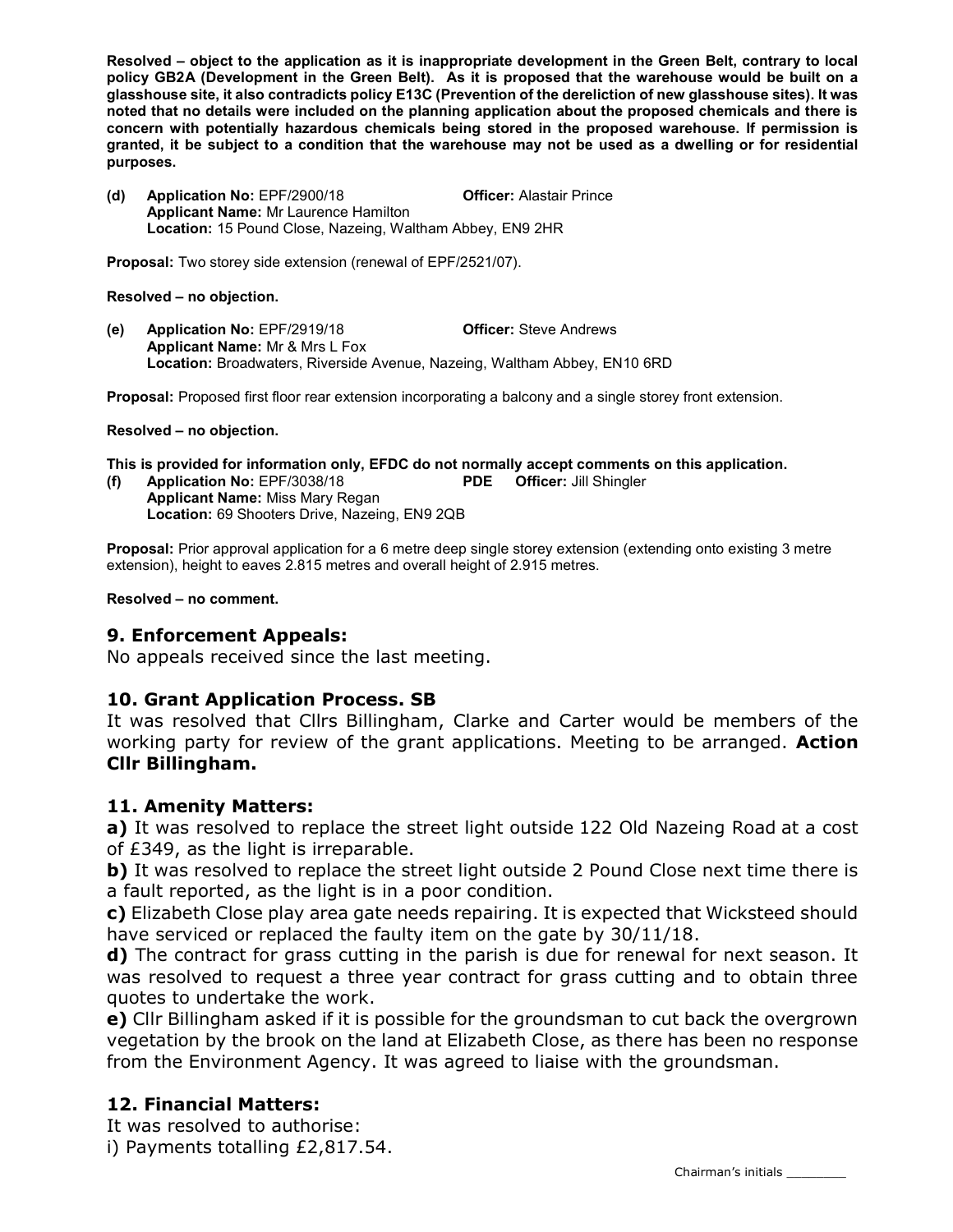ii) Transfer of £13,000 between bank accounts.

The Financial Summary for November 2018 was approved and signed by the Chairman. It was noted Cllrs Billingham & Clarke will set up & approve direct credits this month. Action Cllrs Billingham & Clarke.

Some formatting queries were raised on the Financial Summary and it was agreed to investigate. Action Cllr Billingham & the Clerk.

# 13. Community Christmas Tree. SC

Cllrs Clarke and Billingham have met with the head teacher of Nazeing Primary school, discussions were very positive. The pupils will be making decorations for the tree. Cllr Clarke met with the groundsman and it is not possible to use the land by the St Giles car park. Alternative site is on the Parade, by the fence and near the noticeboard. It will be necessary to check who owns the land to ensure that a tree can be sited at this location. Action Cllr Clarke & the Clerk.

Revd. Helen Gheorghiu Gould is enquiring about a tree from a local supplier, at a reduced cost. Cllr Frydrych is also trying to source a tree. It was resolved to fund the tree and its installation.

# 14. Social Media. KC

A new Facebook page, Nazeing Parish Council, has been created. This was displayed at the meeting and it was agreed that this is a positive set for the Council. A draft Social Media policy was circulated at the meeting. Cllrs Billingham & Carter will finalise the Facebook page and Social Media policy. Action Cllrs Billingham & Carter.

# 15. Precept 2019/20. Cllrs

There was a brief discussion regarding any new expenditure, including PA system, new laptop for the Clerk, possible new noticeboard at Nazeing Glass but preference would be to use the bus shelter.

It was resolved that Cllrs send details of any new expenditure including costings required for the new financial year, to the Clerk by 13/12/18 to enable it to be included in the first draft of the Precept. Action All Cllrs.

# 16. Emergency Contingency Planning. GS

A template Community Emergency Plan is available. To consider and agree if the Council would like to introduce a Community Emergency Plan document for Nazeing. C/F to next Full Council meeting, when there are more Cllrs in attendance.

# 17. Connecting with the Community. SC / KC

a) Cllr Clarke spoke about the need for the Council to connect with the Community and encourage people to become involved with and maybe join the Council. Cllr Clarke suggested that this is an ongoing process, rather than a 'one off' event. She proposed a working party is formed to discuss how the Council could do this and will approach Patrick Arnold as the Community Engagement Officer at EFDC for assistance. Other Councils could be asked, via a newsletter / email that EALC issue regularly to all Councils. A resident said that people do not know what Parish Councillors actually do. This could be included in the discussions.

It was resolved that Cllrs Billingham, Clarke, Carter, Joslin & Smith and resident Stan Benton would be members of the working party for Connecting with the Community and to encourage people to become involved with and maybe join the Council. Meeting to be arranged. Action Cllr Clarke.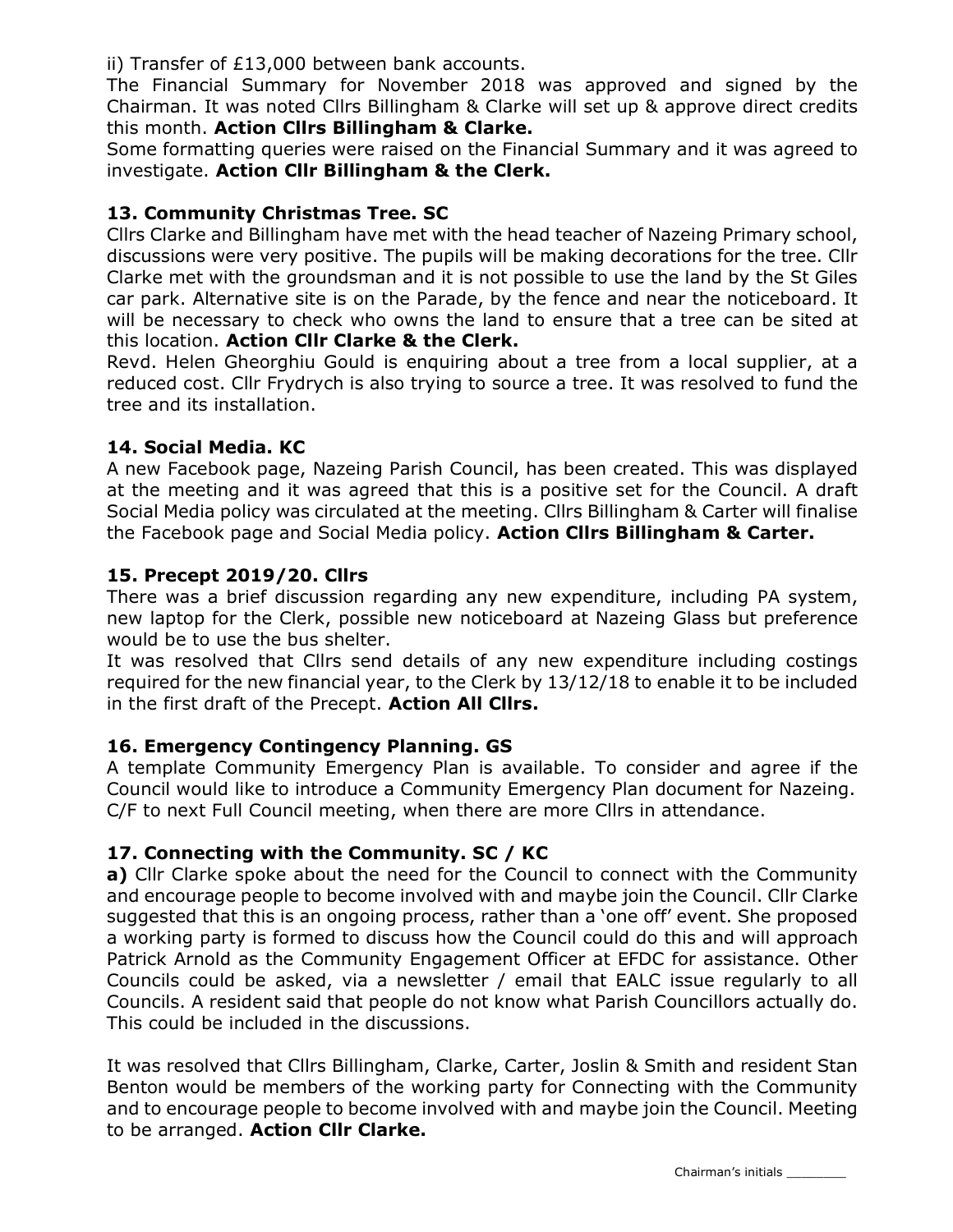b) To consider and agree if a "Meet your Parish Councillors" can be introduced and supported by Councillors. This will be included as part of the work undertaken by the working party for item 17a.

# 18. Clerks Report.

Report circulated before the meeting. Cllr Carter has suggested that some older actions should be closed. No other comments.

## 19. Reports from Councillors who have attended other meetings.

a) Cllr Carter advised that police have been using speed guns at Nazeing and it was "successful" as a number of drivers were caught speeding.

Cllr Carter advised that it is proposed to have a separate meeting to encourage residents to participate in the Community Speed Watch. This could be addressed as part of community engagement / connecting with the Community.

Cllr Carter has proposed that the Council should applying for a LED speed display sign with a "Slow Down" safety message and sad face or a "Thank You" message and smiley face. It needs to be determined if the request is via Local Highways Panel or another department. Also it was questioned if permission is needed to add these types of signs on the four roads meeting at the crossroads, as it is understood that the roads at this point are classified as 'Priority Routes' by Essex Highways and will be subject to specific traffic regulations.

# 20. Communications.

The following communications were considered:

a) Request from resident regarding a parking issue on Tatsfield Avenue. There is concern as car/s are being parked almost at the junction of Tatsfield Avenue are causing issues for vehicles turning off St Leonards Road into Tatsfield Avenue, as the driver cannot enter Tatsfield Avenue safely. It was proposed that the resident contacts the police to report the hazardous parking. **Action Cllr Carter.** It was also proposed that if yellow lines were needed, it should be determined if the request is to North Essex Parking Partnership or another organisation.

b) It was asked what the process is, if a zebra crossing was needed at Nazeing Crossroads.

## 21. Information Items:

None.

## 22. Items for next agenda:

a) Funding a police officer on the next Full Council meeting agenda, subject to further information being available.

23. Date of next meeting of Full Council. 20th December 2018.

## 24. Date of Full Council, Annual Parish and Annual Parish Council meetings

in 2019. A list of proposed dates for these meetings was circulated. It was agreed to accept the dates, with the caveat that Annual meetings and those in July / August may need to change depending on election date and holiday commitments.